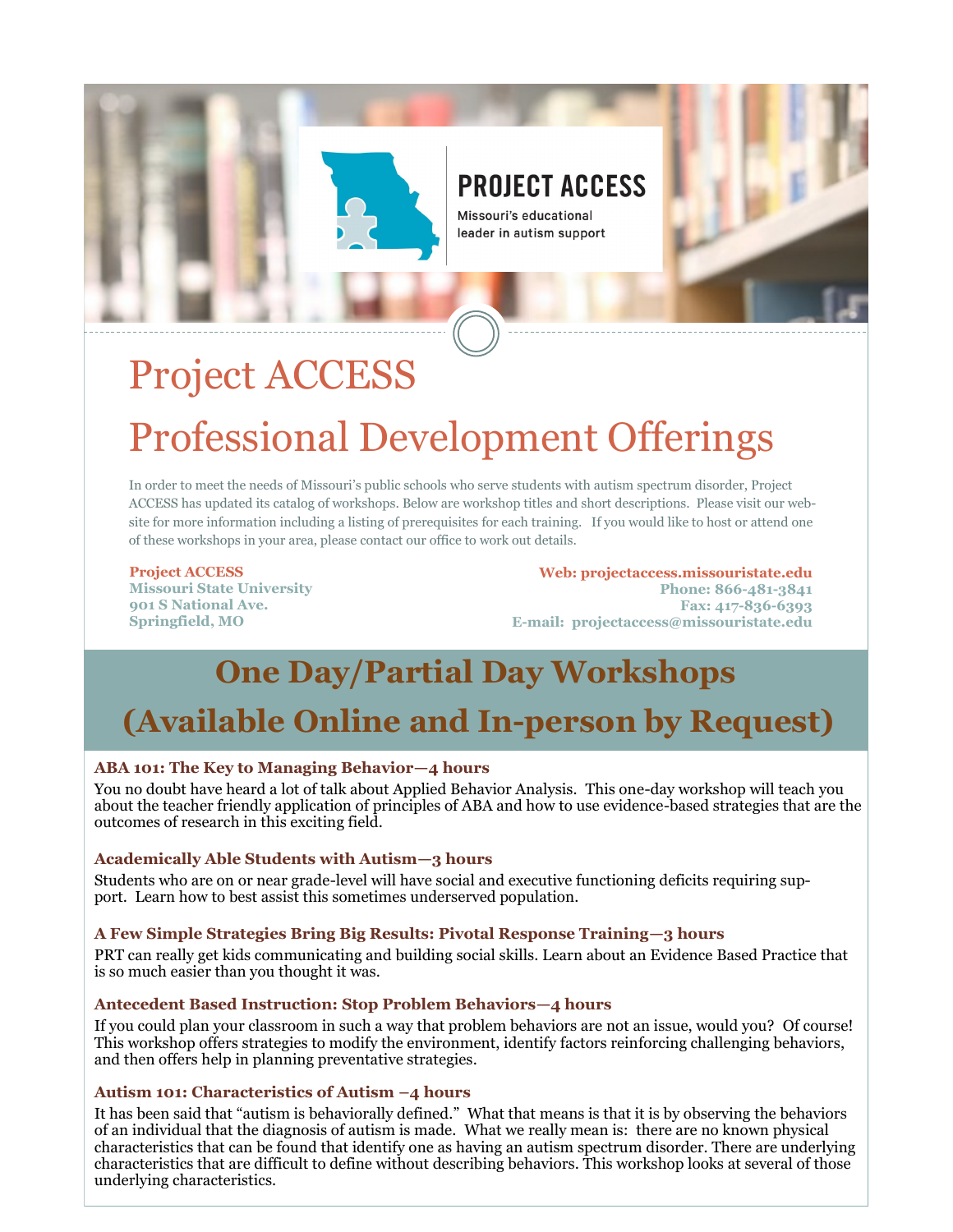# **Behavior 101 for Paraeducators— 2 hours**

This workshop is designed for Paraeducators who work with students with autism and will teach the mechanics of basic behavior managment. This workshop is designed so that participants will walk away with practical strategies to effectively manage student behavior in all types of classrooms across the placement continuum. Learners will also gain an understanding of how to use evidence-based practices and implement those practices with students. Lastly, participants will gain knowledge and skills on implementing strategies to maximize the fidelity of interventions such proximity control, choice making, and planned ignoring.

# **Building Effective Behavior Support Plans—5 hours**

Once you have completed your functional behavior assessment it is time to make a plan to teach a more appropriate behavior that serves the same function as the more challenging one. This workshop is designed to help special educators and related service providers develop behavior plans that actually work to reduce challenging behaviors.

# **Classic Autism: Educating Students with High Needs and Cognitive Delays—3 hours**

This special population requires special support. Come and see how to leverage these students' strengths and develop strategies to enhance functional skills.

# **De-escalation of Problem Behavior—2 hours**

This workshop will help you understand behavior is a form of communication, identify the specific behaviors of the 7 phases of the Acting Out cycle, and identify environmental supports that can be provided to intervene early in the acting out cycle.

#### **Differential Reinforcement - 3 hours**

The Differential Reinforcement Workshop includes an overview of reinforcement in general, and the four types of differential reinforcement procedures specifically. Differential Reinforcement is useful for a variety of behaviors, especially when there is a need for behavior reduction. Active Learner Response (ASR) opportunities are interspersed throughout the workshop to ensure learning is enhanced. The workshop concludes with a final project with practical application.

#### **Discrete Trial Training (DTT) - 3 hours**

Learn how to break down complex behaviors and use Discrete Trial Training in developing new skills to meet IEP goals.

# **Early Childhood Intervention: It's Never Too Early—6 hours**

Young students with ASD require early and intense support for best outcomes. This workshop offers the best in evidence-based strategies for early learners.

# **Early Intervention for Young Children with Autism (EIYCA) - 4 day seated workshop**

This four-day seated training is designed for educators who are, or will be, working with preschool students with autism. It will focus on systematic ways to address problem behavior through: assessing and altering the environment and/or curriculum, teaching new skills, choosing effective research based methodologies, determining effective intervention strategies, and discussing current trends and topics related to early intervention.

# **Extinction—1 hour**

Extinction is a powerful practice when used correctly. If this key ABA principal has intimidated you in the past, this short foundational workshop on key points of the practice will help you take the leap!

# **Functional Behavior Assessment (FBA): Behavior Change that Works –5 hours**

If you struggle with managing behavior, it may be because you use traditional methods of dealing with problem behavior that are focused on consequences, especially punishment. You can create lasting behavior change, but you will need to figure out the function of the behavior and use this information to create an effective intervention.

# **Functional Communication Training (FCT) - 3 hours**

What looks like a behavior problem is often a communication skill deficit. Our students do not have to act out if given the communication skills required to meet their needs and wants. Communication takes many forms including the use of words, pictures, signs, and augmentative and alternative communication (AAC). Help your students improve their behavior by becoming better communicators.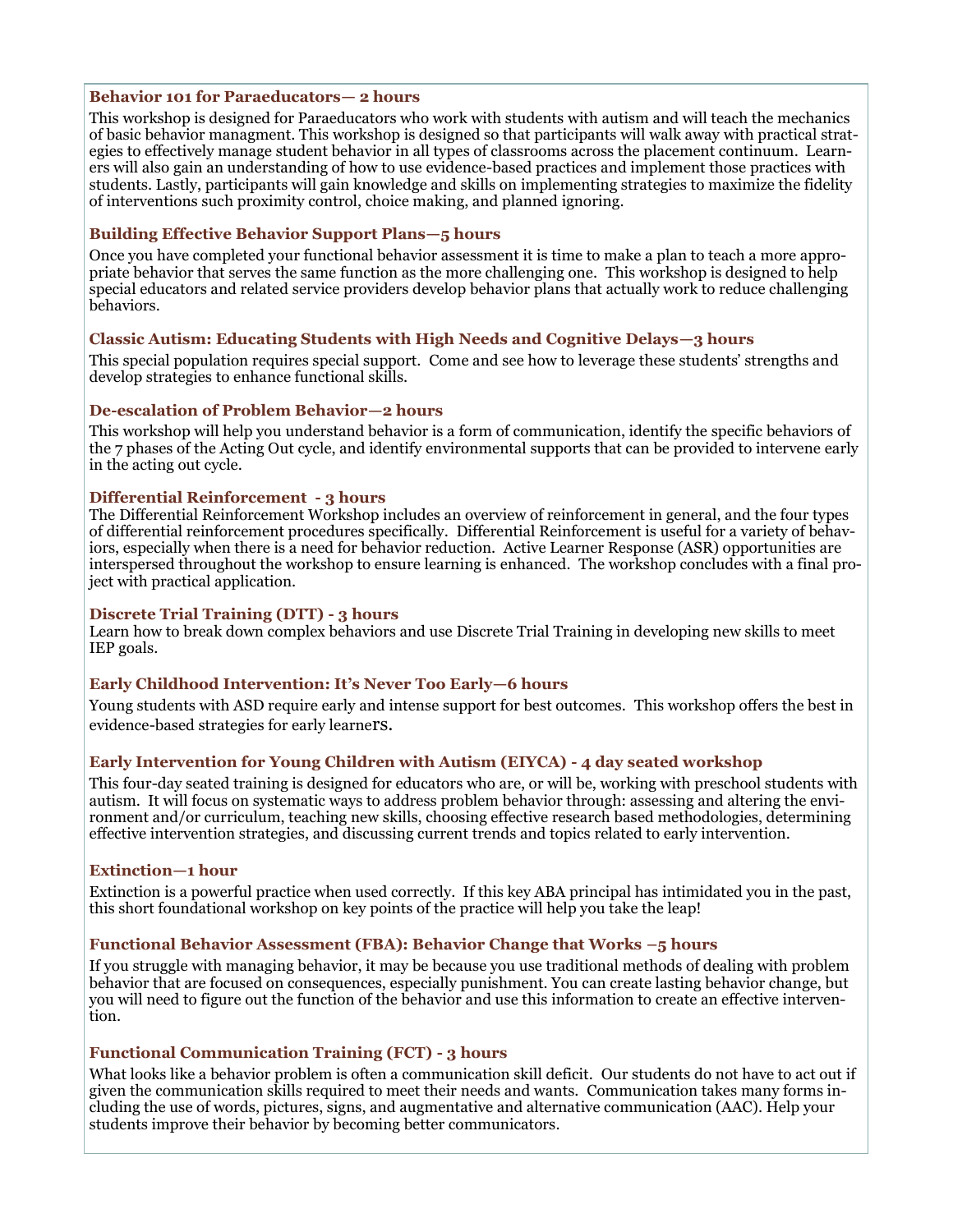# **Introduction to the Education of Students with Autism (One-Day) - 4 hours**

Abbreviated version of our Two-Day workshop. This workshop focuses heavily on foundational concepts and eligibility requirements in the state of Missouri.

# **Let Natural Supports Work for You—4 hours**

Natural supports including peer-mediated and parent-implemented strategies support generalization of skills in day-to-day settings. Learn how peers and parents can become vital components of your overall programming for students with ASD.

# **Para 101: Preparing the Para-educator for the Autism Classroom - 6 hours**

Enhance your skills as a paraprofessional and became a super para. Learn how the foundational evidence based practices such as visual supports, prompting, modeling, discrete trial training, and reinforcement can work for you!

# **Project Access Autism Bootcamp for Teachers and Related Service Providers— 30 hours**

This workshop is a "meta" workshop that is comprised of 6 of our other workshops designed for teachers and other related service providers. These workshops include Autism 101: Characteristics of Autism, Introduction of Educating Students with Autism, Structured Teaching, Setting Up Classroom Spaces That Support Students With Autism Spectrum Disorder (covers classroom or treatment room design and tailoring physical spaces to best serve students including some antecedent interventions that can be realized by just altering your environment), Building Independence: How to Create and Use Structured Work Systems (this covers work systems and expands the concept to age levels and activities that you may not have thought about before), and SPED 101 (including information about basic procedures that need to be mastered by special education staff: prompting, reinforcement, modeling, video modeling, writing smart goals, and collecting data).

# **Project Access Autism Bootcamp for Paraeducators— 10 hours**

This workshop is a "meta" workshop that is comprised of 3 of our other workshops designed for paraeducators: Autism 101: Characteristics of Autism. This covers basic characteristics of learners with autism to give some insights into specific challenges and gifts that this population presents with that will help with understanding). It will take about 2 hours. PARA 101: This is a big workshop that will take about a day to complete. It includes information about basic procedures that need to be mastered by special education staff: prompting, reinforcement, modeling, video modeling, writing smart goals, and collecting data. It will take about 4 hours to complete. Behavior 101 for Paraeducators: This includes information about behavior management strategies. It will take about 2 hours. Show Me the Data (this is optional): It includes information about data collection strategies and tools. It takes about 3 hours to complete.

# **Prompting—3 hours**

This workshop builds upon the AFIRM module on Prompting from the National Professional Development Center on Autism Spectrum Disorder (NPDC) at University of North Carolina. It uses a flipped instructional model that begins with free self-study at AFIRM and then concludes with interactive learning and permanent product evidence of mastery of competency.

# **Reinforcement— 3 hours**

This workshop builds upon the AFIRM module on Reinforcement from the National Professional Development Center on Autism Spectrum Disorder (NPDC) at University of North Carolina. It uses a flipped instructional model that begins with free self-study at AFIRM and then concludes with interactive learning and permanent product evidence of mastery of competency.

# **Response Interruption and Redirection— 3 hours**

This workshop builds upon the AFIRM module on Response Interruption and Redirection from the National Professional Development Center on Autism Spectrum Disorder (NPDC) at University of North Carolina. It uses a flipped instructional model that begins with free self-study at AFIRM and then concludes with interactive learning and permanent product evidence of mastery of competency.

# **The Road to Independence: A Fresh Perspective on Transition Planning—4 hours**

This workshop will look at evidenced based practices for the skills necessary to increase success in the areas of employment, post-secondary education/training, and independent living. Let's talk about bridging the gap and moving students effectively from Form C to the real world.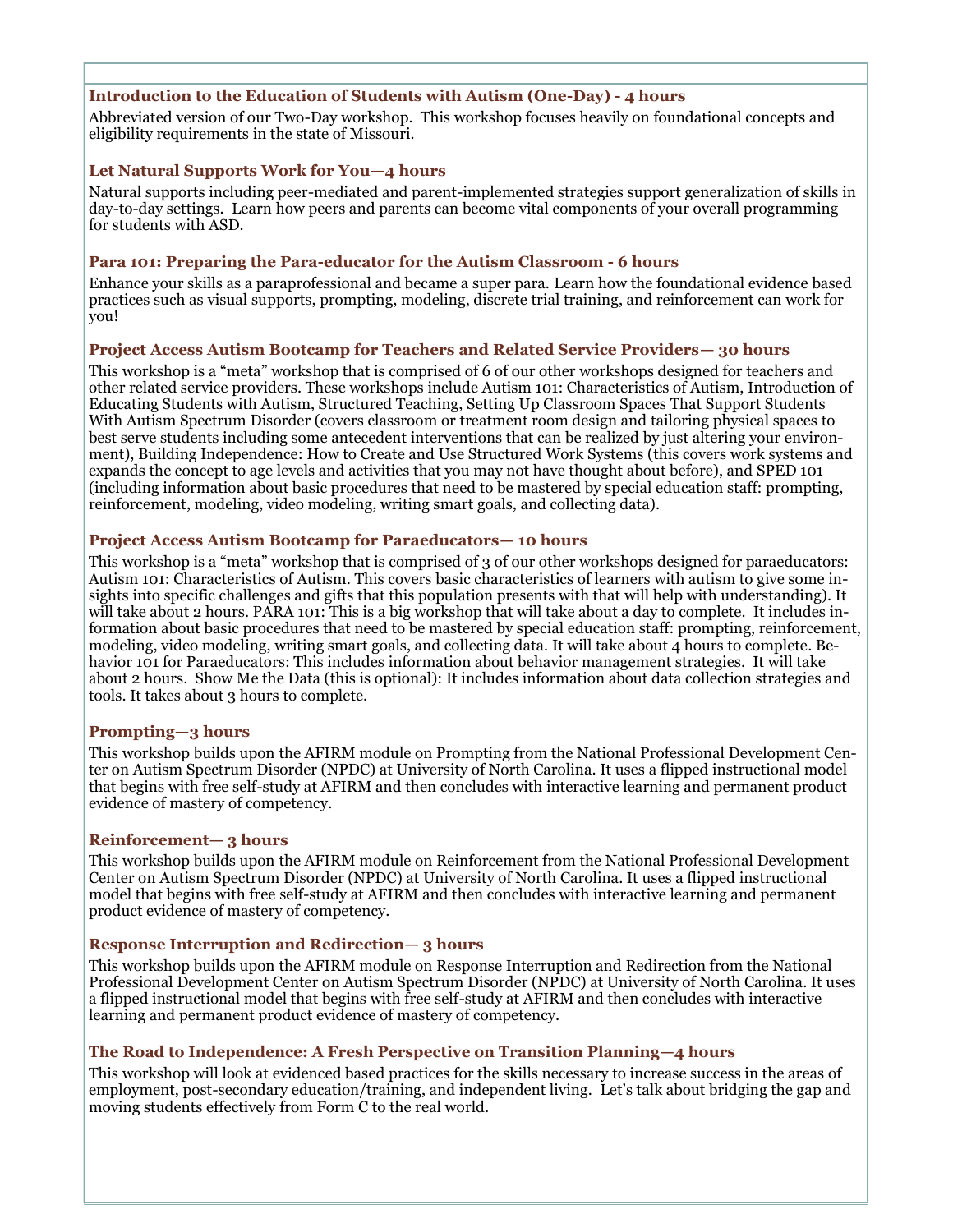## **Scripting: Creating Social Scripts That Work—1 hour**

Scripting is a low-cost, multi-age intervention that has been proven effective for preschool aged children to age 22. It requires very limited prerequisite skills and therefore should be a commonly considered intervention in your classroom.

#### **Self-management: It's an Intervention and a Skill—5 hours**

Give a man a fish and you feed him for a day; teach a man to fish and feed him for a lifetime. Selfmanagement teaches learners with ASD to monitor their own behaviors which increases the likelihood of lasting success.

#### **Show Me the Data—4 hours**

Do you struggle to decide which kind of data collection is best, streamline it to IEP goals, and actually keep up with it? Attend this workshop to learn, not only the basics on the different types of data, but also how to create IEP goals that align with your data collection. In this workshop, we will cover many different aspects of data collection, as well as, modern tools for collecting data in the classroom on a regular basis.

#### **Social Narratives— 3 hours**

This workshop is an introduction to Social Narratives. It is designed for educators who want to learn the basics of writing two evidence-based types of social narratives: Social Stories and Power Cards. Participants will be introduced to the concept of using narratives to help students understand social situations as well as a guidelines for writing narratives. An 11-point checklist is provided to allow the narrative writer to determine if they have, indeed, written a Social Story.

#### **Social Skills: How to plan accordingly and implement successfully—3 hours**

Research indicates the *best predictor* of positive outcomes (level of educational attainment, employment, criminal activity, substance abuse, and mental health) in young adulthood is their social functioning in Kindergarten, so how do we help?

#### **Sped 101—6 hours**

Did you praxis into special education and wonder, now what? Maybe this is your first year teaching or you have been teaching for years and feel like you need a refresher, attend this workshop to learn foundational evidence based and sound professional practices that are crucial for classroom success.

# **Structured Teaching—3 hours**

This workshop is an introduction to the basic principles of Structured Teaching. Structured Teaching is an evidence-based practice developed at Division TEACCH. Participants will have the opportunity to draw a schematic of their classroom following the guidelines for physical structure, develop a task box or file folder activity for a specific student, and/or develop an individual visual schedule for a specific student in their classroom.

#### **Symbol Exchange Communication System—3 hours**

The Picture Exchange Communication System (PECS) is an augmentative and alternative communication system (AAC) that requires learners to independently initiate an exchange of picture(s) to a communication partner to request, respond, comment, and ask questions. Initiation of communication is a key component of PECS. Studies show that children with ASD who initiate communication demonstrate better generalization of communication skills and overall better life outcomes. Join this workshop to learn more about this powerful evidence based practice.

#### **Task Analysis—1 hour**

Do you have students who struggle with multistep skills or behaviors? Attend this one hour training to enhance your ability to break down skills into more manageable steps for your students. Learn effective implementation procedures as well as how to monitor progress through data collection.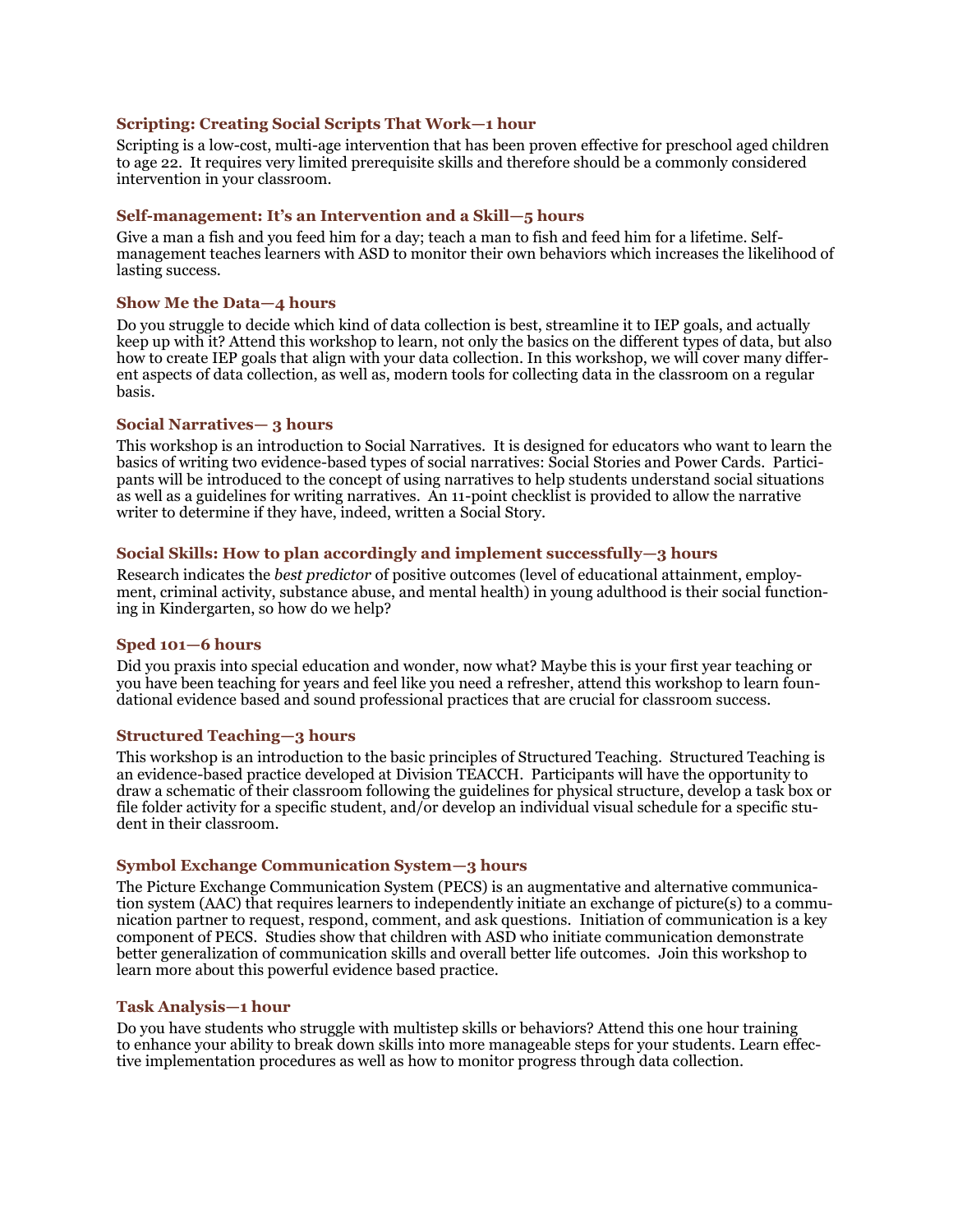# **Technology Aided Instruction and Intervention—6 hours**

We know many students with ASD are highly motivated by technology. Take your tech tools out of the free time and reinforcement box, and learn to use technology to enhance the skill training these students need.

# **Turn Your Paras into Para Pros—3 hours**

Do you struggle with managing your paraprofessionals effectively or do you feel like they could be more efficient but don't know where to start? Join us for this one day workshop on utilizing paraprofessionals in your classroom to increase overall classroom success and make your life easier!

#### **Video Modeling: Bust a Movie and Develop Effective Behavior Interventions—5 hours**

Do you have a student who will only eat three things and you would like to see her eat a more nutritious lunch? How about a student who slams closed every door that he passes when walking down the hallway? Video Modeling (VM) is an evidence-based intervention that solved these behavior challenges and many more. It's quick and easy and fun. If you have ever taken a video with your phone then you are partway down the path of releasing your inner Spielberg in order to change behavior.

#### **Visual Supports: More Than Just a Schedule—3 Hours**

Learners with Autism Spectrum Disorder often struggle with information presented verbally, however, individuals with ASD have strengths in processing visual detail and utilizing visual search skills. Come learn about the power of visual supports and leave with a make and take to use in your classroom!



To register for any of these online workshops, please navigate your web browser to this address or snap the QR above:

# **<https://bit.ly/ProjACCESS>**